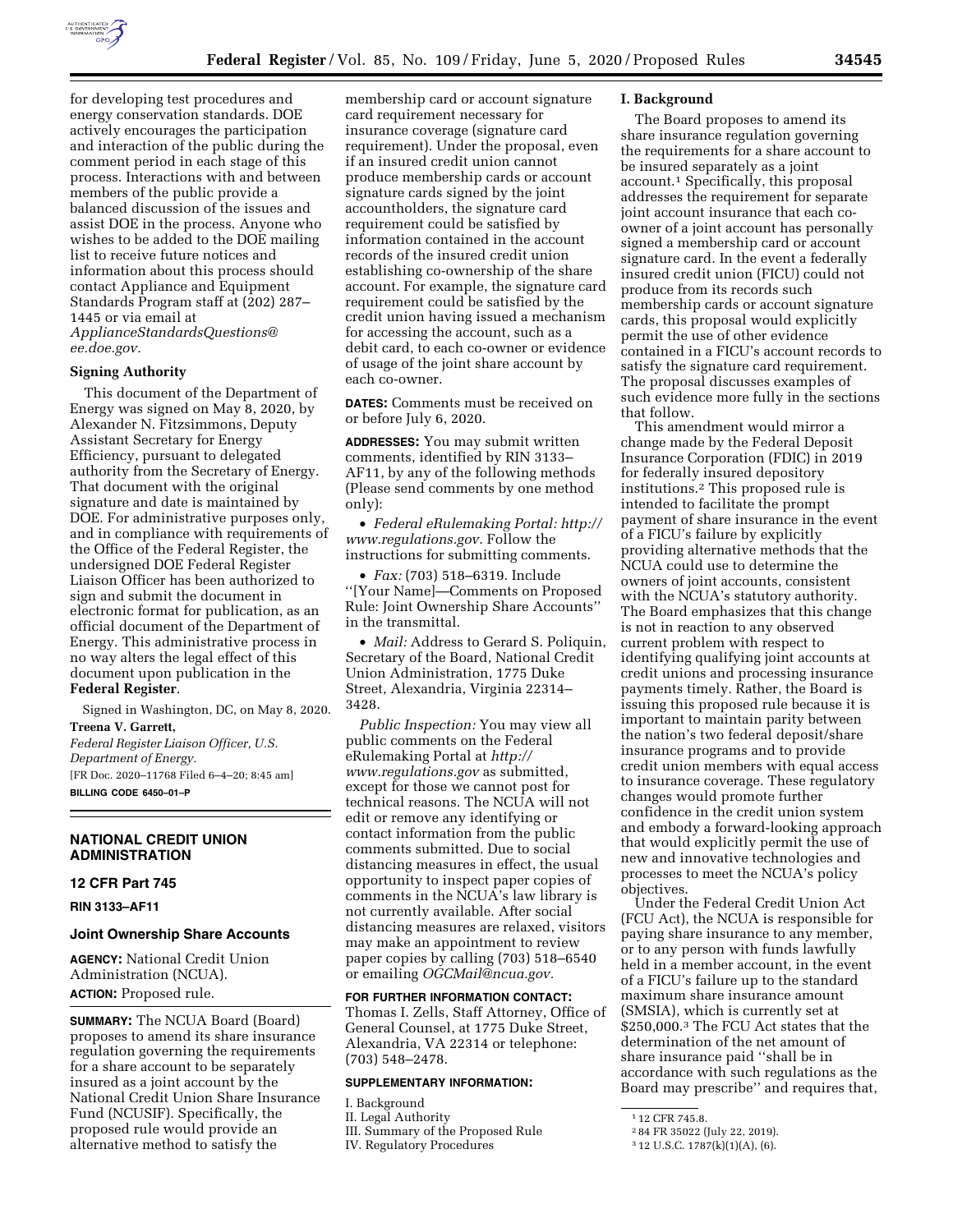''in determining the amount payable to any member, there shall be added together all accounts in the credit union maintained by that member for that member's own benefit, either in the member's own name or in the names of others.'' 4 However, the FCU Act also specifically authorizes the Board to ''define, with such classifications and exceptions as it may prescribe, the extent of the share insurance coverage provided for member accounts, including member accounts in the name of a minor, in trust, or in joint tenancy.'' 5

The NCUA has implemented these requirements by issuing regulations recognizing particular categories of accounts, such as single ownership accounts and joint ownership accounts.6 If an account meets the requirements for a particular category, the account is insured up to the \$250,000 limit separately from shares held by the member in a different account category at the same FICU. For example, provided all requirements are met, shares in the single ownership category will be separately insured from shares in the joint ownership category held by the same member at the same FICU.

Section 745.8 of the NCUA's regulations governs insurance coverage for joint ownership accounts.7 Joint ownership accounts include share accounts held pursuant to various forms of co-ownership under state law. For example, joint tenants could each hold an equal, undivided interest in a share account. Section 745.8 provides that only ''qualifying joint accounts'' are insured separately from individually owned share accounts maintained by the co-owners.8 ''Qualifying joint accounts'' generally must satisfy two requirements: (1) Each co-owner has personally signed a membership card or account signature card; and (2) each coowner possesses withdrawal rights on the same basis.9 If a joint account is not a qualifying joint account, each coowner's actual ownership interest in the account is considered individually owned and added to any other accounts individually owned by the co-owner and insured up to the SMSIA in the aggregate.10 This may result in some uninsured shares if a member's single ownership accounts at the same FICU, including shares in any non-qualifying joint accounts, exceed \$250,000.

- 6 12 CFR part 745.
- 7 12 CFR 745.8.
- 8 *Id.*
- 9 12 CFR 745.8(c).
- 10 12 CFR 745.8(d).

Additionally, it is worth reiterating that, with limited exceptions, the FCU Act generally limits NCUA share insurance coverage to ''member accounts.'' 11 Despite this general limitation, the FCU Act 12 and the NCUA's regulations 13 do allow a nonmember to become a joint owner with a member on a joint account with right of survivorship. The regulations provide that a nonmember's interest in such accounts will be insured in the same manner as the member joint-owner's interest.

The signature requirement has been included in the regulation governing insurance coverage since its inception in 1971.14 The FDIC has had a substantially similar signature requirement since 1967.15 In originally adopting this requirement, the FDIC ''intended to address practices such as the addition of nominal co-owners to an account solely to increase deposit insurance coverage.'' 16 The NCUA thereafter adopted a substantially similar requirement 17 and views it as a reliable indicator of account ownership and important to ensuring consistency with the FCU Act, which expressly limits the net amount of share insurance payable to any member, or person with funds lawfully held in a member account, based on the member account classifications prescribed by the Board.18

Neither the FCU Act nor the NCUA's regulations define the terms ''membership card'' or ''account signature card.'' In implementing § 745.8, the NCUA has not required any particular format for a membership card or account signature card. Therefore, the agency has previously permitted FICUs to satisfy the requirement through various forms of documentation used in their account opening processes. The Board also wishes to reiterate that, consistent with the Electronic Signatures in Global and National Commerce Act (E-Sign Act),19 the signature requirement may be satisfied electronically. This has been the NCUA's long-standing position.

16 84 FR 35022, 35023 (July 22, 2019).

17The FCU Act generally requires that the NCUA determine ''the net amount of share insurance payable . . . in accordance with this paragraph, and *consistently with actions taken by the Federal Deposit Insurance Corporation* under section 1821(a) of this title.'' 12 U.S.C. 1787(k)(1)(A) (emphasis added).

#### **II. Legal Authority**

The Board has issued this proposed rule pursuant to its authority under the FCU Act. Under the FCU Act, the NCUA is the chartering and supervisory authority for FCUs and the Federal supervisory authority for FICUs.20 The FCU Act grants the NCUA a broad mandate to issue regulations governing both FCUs and FICUs. Section 120 of the FCU Act is a general grant of regulatory authority and authorizes the Board to prescribe rules and regulations for the administration of the FCU Act.<sup>21</sup> Section 207 of the FCU Act is a specific grant of authority over share insurance coverage, conservatorships, and liquidations.22 Section 209 of the FCU Act is a plenary grant of regulatory authority to the NCUA to issue rules and regulations necessary or appropriate to carry out its role as share insurer for all FICUs.23 Accordingly, the FCU Act grants the Board broad rulemaking authority to ensure that the credit union industry and the NCUSIF remain safe and sound.

#### **III. Summary of the Proposed Rule**

The Board is proposing to amend § 745.8 to explicitly provide for an alternative method to satisfy the signature card requirement. The proposed rule would specifically allow the signature card requirement to be satisfied by information contained in the account records of the FICU establishing the co-ownership of the share account, such as evidence that the FICU has issued a mechanism for accessing the account to each co-owner or evidence of usage of the share account by each co-owner. For example, under this proposal, the requirement could be satisfied by evidence that a FICU has issued a debit card to each coowner of the account or evidence that each co-owner of the account has conducted transactions using the share account. These examples, however, are not intended to define the only forms of evidence of co-ownership that could satisfy the signature requirement. To the contrary, the evidence found in a FICU's account records could take many other forms.

The proposed rule only would affect a requirement in the NCUA's regulations that must be satisfied for a share account to be separately insured as a joint account; it would not affect any other legal requirements applicable to FICUs. FICUs may, for legal or other reasons, find it appropriate or necessary

<sup>4</sup> 12 U.S.C. 1787(k)(1)(B).

<sup>5</sup> 12 U.S.C. 1787(k)(1)(C).

<sup>11</sup> 12 U.S.C. 1752(5).

<sup>12</sup> 12 U.S.C. 1759(a).

<sup>13</sup> 12 CFR 745.8(e).

<sup>14</sup> 36 FR 2477 (Feb. 5, 1971).

<sup>15</sup>*See* 32 FR 10408, 10409 (July 14, 1967).

<sup>18</sup> 12 U.S.C. 1787(k)(1).

<sup>19</sup>Public Law 106–229, codified at 15 U.S.C. 7001(a).

<sup>20</sup> 12 U.S.C. 1752–1775.

<sup>21</sup> 12 U.S.C. 1766(a).

<sup>22</sup> 12 U.S.C. 1787(b)(1).

<sup>23</sup> 12 U.S.C. 1789(a)(11).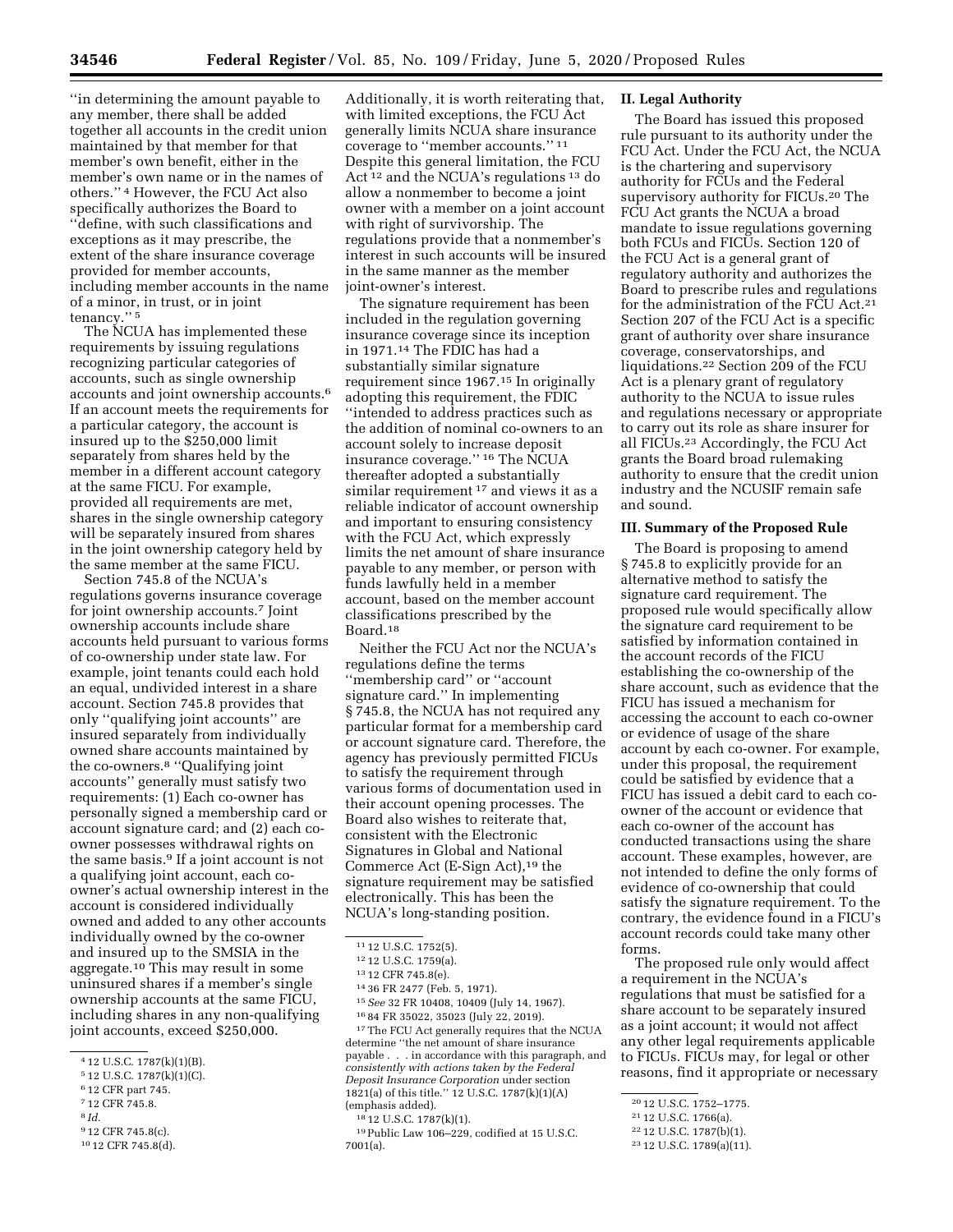to continue collecting customers' signatures.24 The changes made by the proposed rule would not modify or affect any state law requirements generally applicable to FICUs.

The proposal also would not affect the general principles contained in § 745.2 of the NCUA's share insurance regulations applicable in determining insurance of accounts.25 These general principles applicable in determining insurance of accounts would continue to apply to all share accounts, including joint ownership accounts.

The proposed rule would not introduce any new requirements for an account to be insured as a joint account, and would not reduce or affect insurance coverage for any account for which the existing joint account requirements are satisfied. The proposed rule simply would provide an alternative method to satisfy the existing signature card requirement. If each coowner of a joint account signs, or has previously signed, a membership card or account signature card in accordance with the existing requirement and the FICU can produce it, then the proposed alternative method would be unnecessary. Assuming that the remaining qualifying joint account requirement is satisfied—that is, both co-owners possess equal withdrawal rights—and all other membership requirements are met,<sup>26</sup> the account would be insured as a joint account. The proposal would apply to all FICUs and would not impose any increased burden or new recordkeeping requirements for joint accounts.

The rule also provides nonquantifiable benefits to owners of joint accounts. By explicitly providing alternative methods that the NCUA could use to determine the owners of joint accounts, the proposed rule would further support a prompt share insurance determination in the event of a FICU's failure, alleviating delays in the recognition of account ownership and uncertainty regarding the extent of share insurance coverage. These benefits would promote confidence in the credit union system and NCUA-insured shares.

The NCUA invites comments on all aspects of the proposal.

### **IV. Regulatory Procedures**

#### *A. Regulatory Flexibility Act*

The Regulatory Flexibility Act (RFA) generally requires that, in connection with a notice of proposed rulemaking, an agency prepare and make available for public comment an initial regulatory flexibility analysis that describes the impact of a proposed rule on small entities. A regulatory flexibility analysis is not required, however, if the agency certifies that the rule will not have a significant economic impact on a substantial number of small entities (defined for purposes of the RFA to include FICUs with assets less than \$100 million) and publishes its certification and a short, explanatory statement in the **Federal Register**  together with the rule. The proposed rule explicitly allows the NCUA to look to information contained in the account records of a FICU in order to satisfy the signature card requirement at the time of a FICU's failure. As a result, it will not cause any increased burden on FICUs and will not have an impact on small credit unions. Accordingly, the NCUA certifies that the proposed rule will not have a significant economic impact on a substantial number of small credit unions.

#### *B. Paperwork Reduction Act*

The Paperwork Reduction Act of 1995 (PRA) applies to rulemakings in which an agency creates a new or amends existing information collection requirements.27 For the purpose of the PRA, an information collection requirement may take the form of a reporting, recordkeeping, or a thirdparty disclosure requirement. The proposed rule does not contain information collection requirements that require approval by OMB under the PRA.28 The proposed rule will merely allow the NCUA to look to information contained in the account records of a FICU in order to satisfy the signature card requirement at the time of a FICU's failure.

### *C. Executive Order 13132*

Executive Order 13132 encourages independent regulatory agencies to consider the impact of their actions on state and local interests. In adherence to fundamental federalism principles, the NCUA, an independent regulatory agency as defined in 44 U.S.C. 3502(5), voluntarily complies with the executive order. This rulemaking will not have a

substantial direct effect on the states, on the connection between the national government and the states, or on the distribution of power and responsibilities among the various levels of government. The NCUA has determined that this proposal does not constitute a policy that has federalism implications for purposes of the executive order.

#### *D. Assessment of Federal Regulations and Policies on Families*

The NCUA has determined that this final rule will not affect family wellbeing within the meaning of Section 654 of the Treasury and General Government Appropriations Act, 1999.29

#### **List of Subjects in 12 CFR Part 745**

Credit, Credit unions, Share insurance.

By the National Credit Union Administration Board on May 21, 2020.

# **Gerard Poliquin,**

*Secretary of the Board.* 

For the reasons discussed above, the NCUA Board proposes to amend 12 CFR part 745 as follows:

# **PART 745—SHARE INSURANCE AND APPENDIX**

■ 1. The authority citation for part 745 continues to read as follows:

**Authority:** 12 U.S.C. 1752(5), 1757, 1765, 1766, 1781, 1782, 1787, 1789; title V, Pub. L. 109–351; 120 Stat. 1966.

■ 2. Revise § 745.8(c) to read as follows:

#### **§ 745.8 Joint ownership accounts.**

\* \* \* \* \*

(c) *Qualifying joint accounts.* (1) A joint account is a qualifying joint account if each of the co-owners has personally signed a membership or account signature card and has a right of withdrawal on the same basis as the other co-owners. The signature requirement does not apply to share certificates, or to any accounts maintained by an agent, nominee, guardian, custodian or conservator on behalf of two or more persons if the records of the credit union properly reflect that the account is so maintained.

(2) The signature card requirement of paragraph  $(c)(1)$  of this section also may be satisfied by information contained in the account records of the federally insured credit union establishing coownership of the share account, such as evidence that the institution has issued a mechanism for accessing the account

<sup>24</sup>*See, e.g.,* 12 CFR part 701, appendix A and corresponding state law requirements for federally insured, state-chartered credit unions.

<sup>25</sup> 12 CFR 745.2.

<sup>26</sup>With limited exceptions, the FCU Act generally limits NCUA share insurance coverage to ''member accounts.'' 12 U.S.C. 1752(5). Despite this general limitation, the FCU Act and the NCUA's regulations do allow a nonmember to become a joint owner with a member on a joint account with right of survivorship. 12 U.S.C. 1759(a). The regulations provide that a nonmember's interest in such accounts will be insured in the same manner as the member joint owner's interest. 12 CFR 745.8(e).

<sup>27</sup> 44 U.S.C. 3507(d); 5 CFR part 1320.

<sup>&</sup>lt;sup>29</sup> Public Law 105-277, 112 Stat. 2681 (1998).